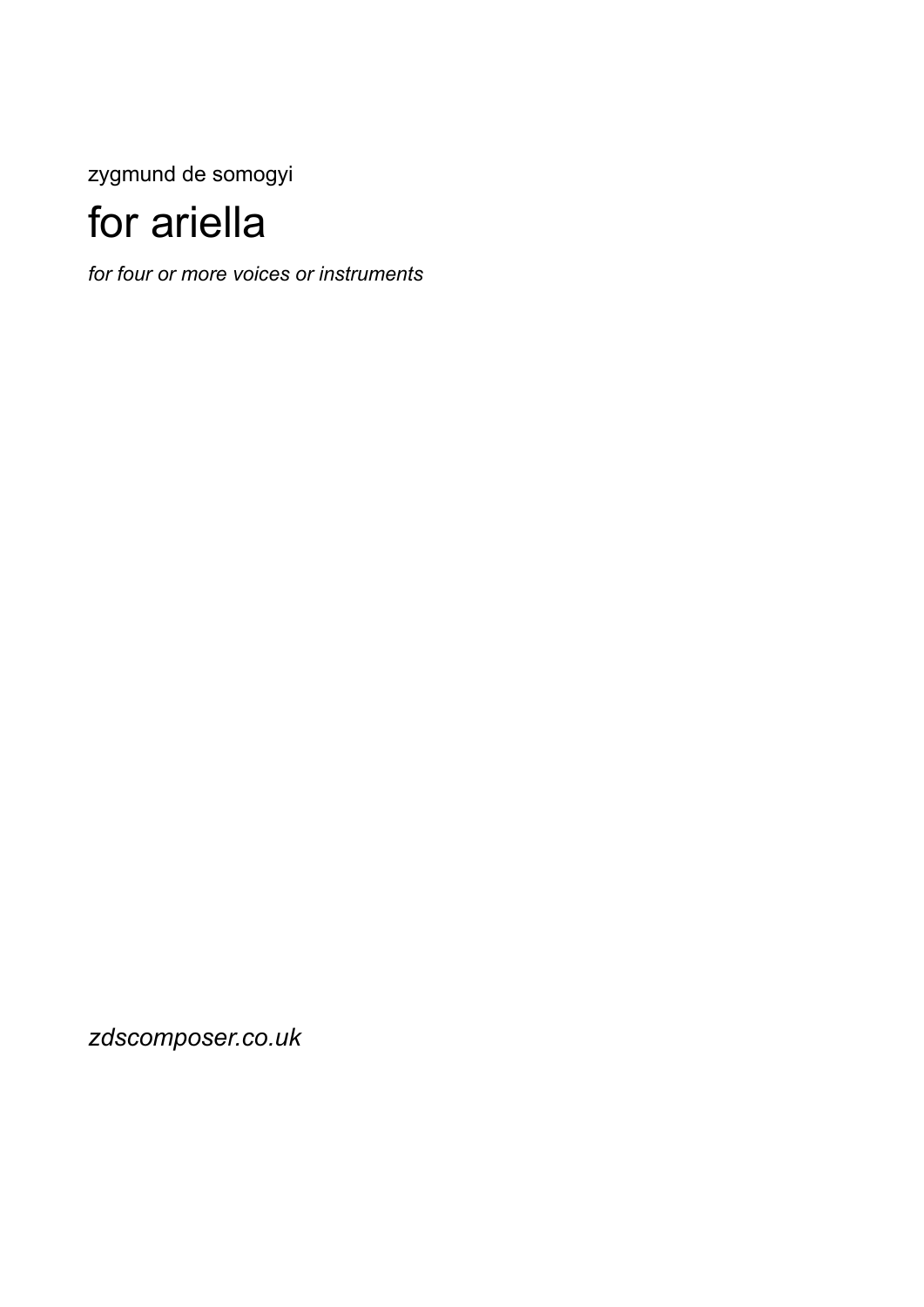## for ariella

*for ariella* is about connectivity, empathy, and fostering a shared sense of community through a piece built around the transcriptions of a theatre vocal warmup.

this version of piece is built for four voices — however, the piece can be played with as many voices as desired, or with other instruments (such as strings or woodwinds). part doublings may be used however the performers see fit.

if performed by voices, the ensemble are to hum throughout. no lyrics are present.

the ensemble are to face each other for the duration of the performance. no rests or breath markings have been notated. performers are to breathe as necessary throughout the piece, however they should avoid breathing at the same time as other performers.

minimal dynamics and articulation markings are present within the score — these should be felt out by the ensemble within the performance.

the ensemble may conduct themselves, or be directed by a non-singing conductor however, a most authentic reading of this piece would utilise the former.

*Dedicated to Ariella Como Stoian and all the wonderful folks at Distracted Rat (Susie MacDonald, Will Jarvis, Jalice Corral, James Ireland et al.)*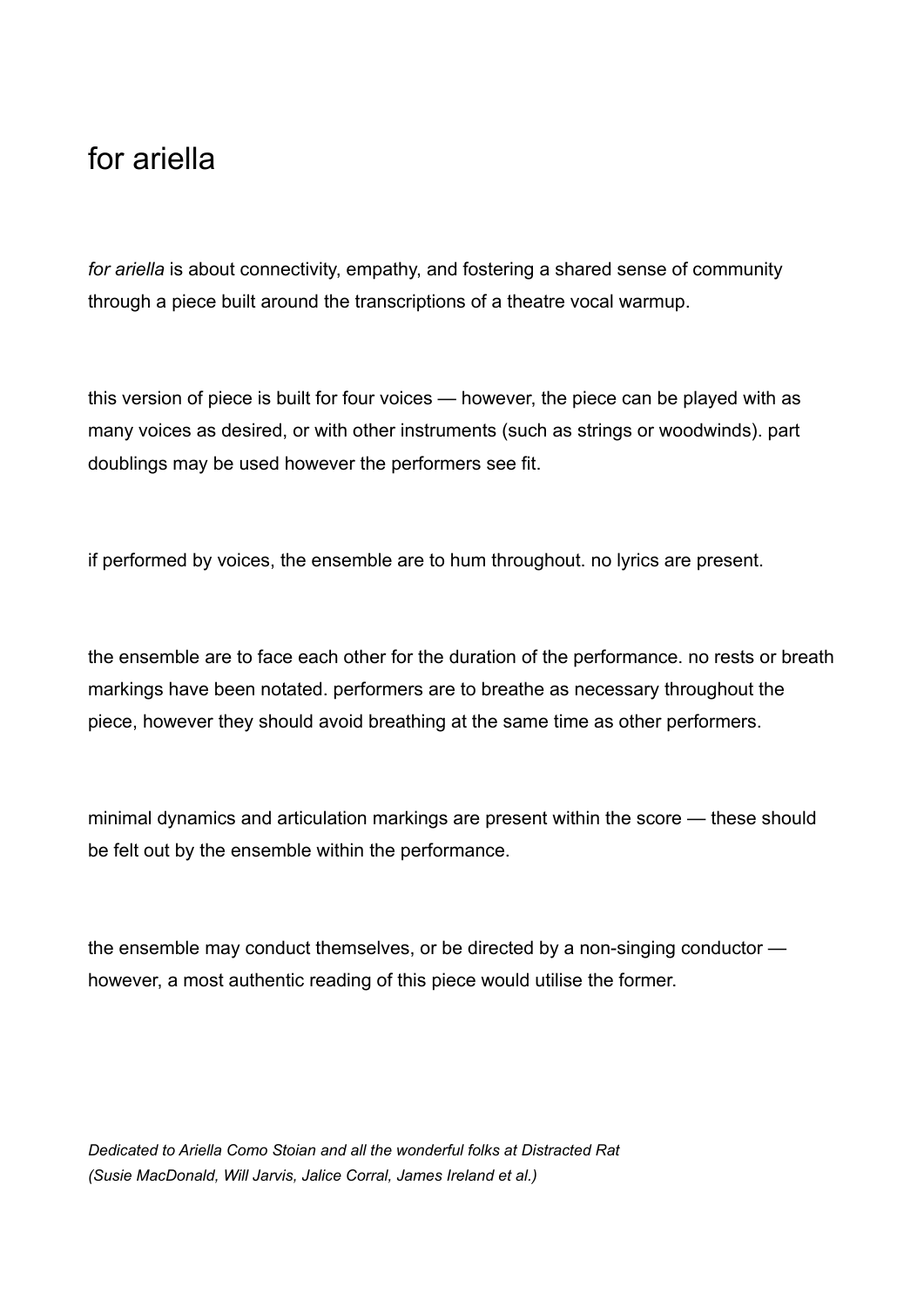for ariella

*for four+ voices orinstruments*

Zygmund de Somogyi

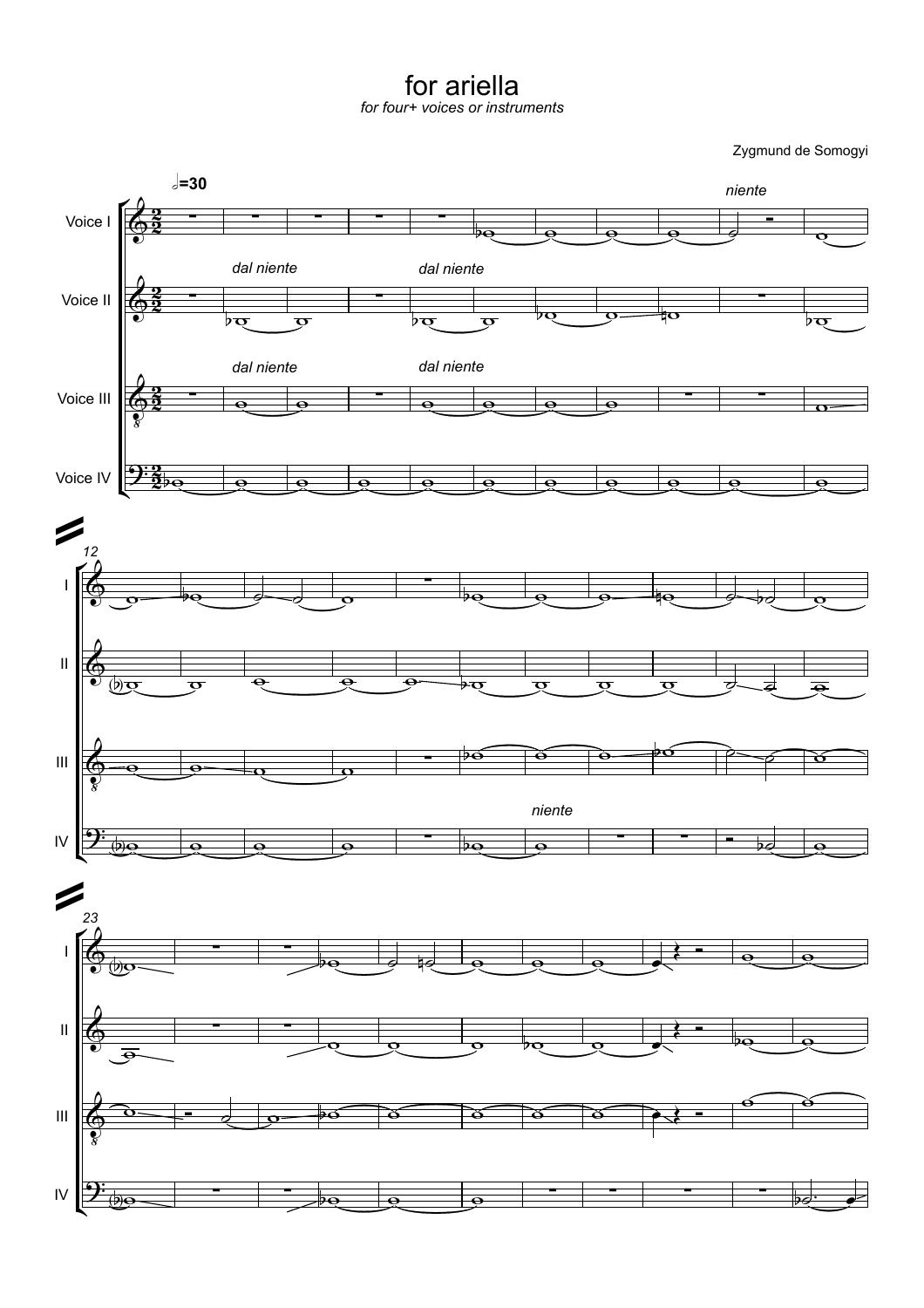

![](_page_3_Figure_1.jpeg)

![](_page_3_Figure_2.jpeg)